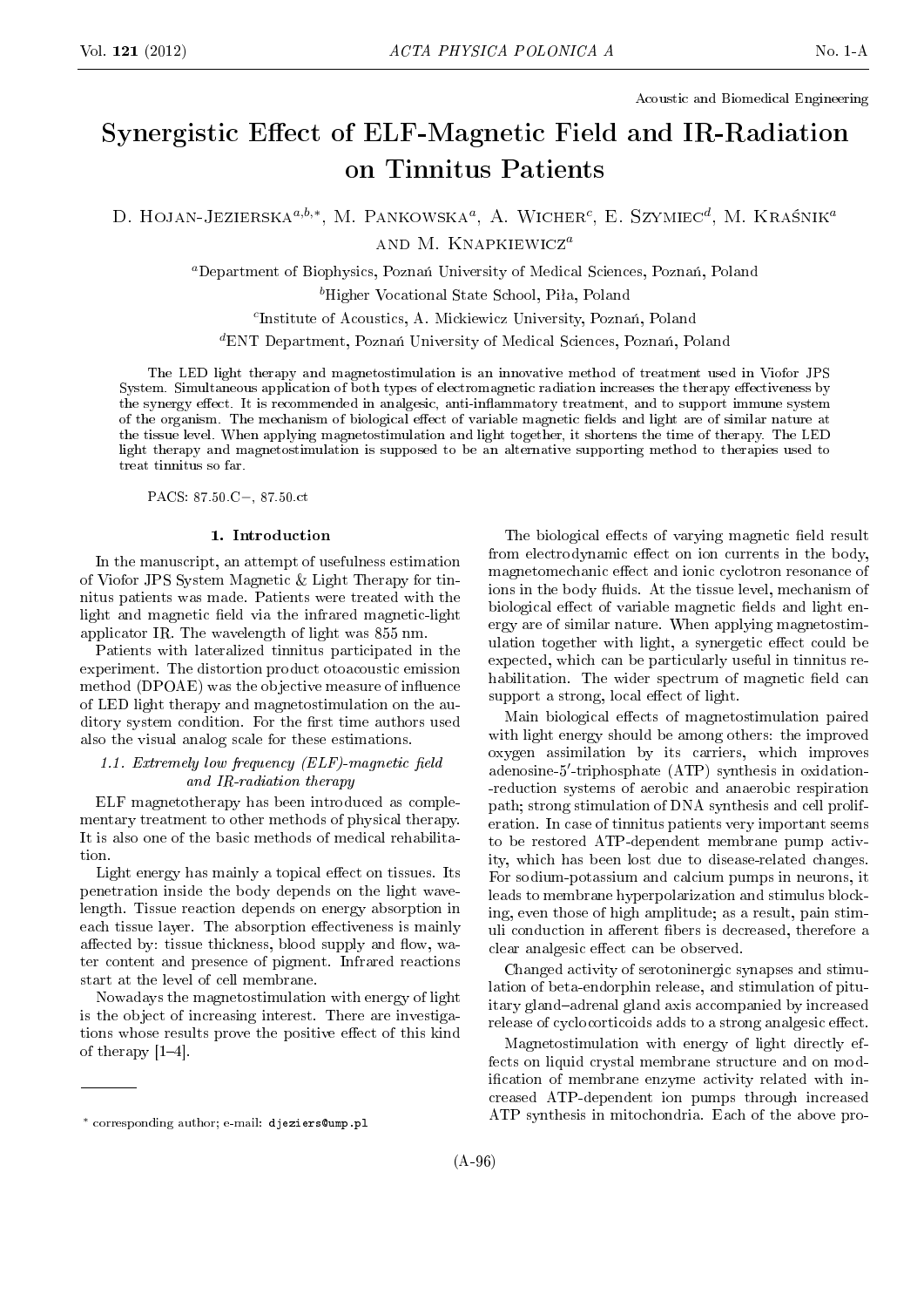cesses leads to changed membrane permeability, thus to change in electrolyte and water distribution between cells or their organelle and surrounding areas.

One of the newest devices used for magnetostimulation with energy of light is the Viofor JPS Magnetic & Light Therapy (Clinic Delux). It was used in investigations.

### 1.2. Tinnitus

Tinnitus is a conscious experience of sound that originates in the head, without any corresponding external source. Tinnitus noises are described as ringing, whistling, buzzing or humming. The noise may be continuous or it may come and go. There may be a single noise or two or more components. The noise may be heard in one ear, both ears or at the centre of the head.

All theories trying to explain the genesis of tinnitus, converge to the existence of an aberrant excitatory activity in the auditory pathways. It is obvious that more than one complex mechanism may be involved in the generation and perception of the symptom. The understanding of these mechanisms is crucial to therapeutic success [5].

Many complementary and alternative therapies have been proposed. It is worth mentioning acupuncture, aromatherapy, homeopathy, or herbal medicine. Also, behavioural techniques are used to tame tinnitus. The tinnitus suppressive effect of electric stimulation and repetitive transcranial magnetic stimulation has been observed in some patients  $[6, 7]$ . But there is still no effective therapeutic method for tinnitus.

#### 1.3. Otoacoustic emission

Objective evaluation of the hearing system can be performed with the use of tonal audiometry, auditory brainstem response, or acoustic otoemissions. Particularly promising is the method based on the DPOAE method as it is related to the phenomenon of tinnitus [8, 9].

The DPOAE is believed to arise from the nonlinear work of the cochlea stimulated by signals with frequencies  $f_1$  and  $f_2$ . The generation of DPOAE is connected with the processes taking place in the cochlea responsible for the amplication of vibrations on the basilar membrane. Due to intermodulation, the cochlea generates a long series of components which are not present in the input stimuli. These components are called distortion products.

In the present study, attempts are made to determine the impact of magnetostimulation paired with energy of light on the level of DPOAE in patients with tinnitus.

#### 1.4. Visual analog scale

A visual analog scale (VAS) is a measurement instrument that tries to measure a characteristic or attitude that is believed to range across a continuum of values and cannot easily be directly measured. For example, the amount of pain that a patient feels ranges across a continuum from none to an extreme amount of pain. From the patient's perspective this spectrum appears continuous. Their pain does not take discrete jumps, as a categorization of none, mild, moderate and severe would suggest. It was to capture this idea of an underlying continuum that the VAS was devised  $[10-12]$ .

Operationally, a VAS is usually a horizontal line, 100 mm in length, anchored by word descriptors at each end. The patients mark on the line the point that they feel represents their perception of their current state.

The score from 0 to 10 on the VAS was consider to represent an equivalent distance on the VAS in centimetres. We chose 1.0 cm as the limits of agreements.

In the present study the VAS was used for estimation of influence of magnetostimulation with energy of light on tinnitus patients. Visual analog scale is presented in Fig. 1.



Fig. 1. Visual analog scale.

## 2. Experimental procedure

The study on magnetostimulation paired with energy of light on the human body was approved by the local Ethical Committee.

The group of 6 tinnitus patients (tinnitus) participated in the studies of magnetic field paired with light energy influence on auditory system. The age range was within 17-75 years. Tinnitus patients were selected from those treated at the Centre of Laryngological Rehabilitation Medical University in Poznań. All participants expressed written formal consent to take part in the study. In order to estimate their wellness and possible contraindications to participate in the experiment, the subjects were examined by means of a specific questionnaire. Prior to magnetostimulation patients were examined using a tonal audiometer. Next, the tinnitus pitch and tinnitus loudness were measured. In our experiment the tinnitus matching stimuli were presented to the ipsilateral ear using the same audiometer as in the hearing threshold measurements, with the subject positioned in a sound- -proof booth. Depending on the sensation of the tinnitus pitch, pure tones or narrow band-pass noises were used as matching stimuli. They were presented at level corresponding to the tinnitus loudness. All data for patients are collected in Table.

Furthermore, the DPOAE audiograms (DP-grams) were recorded in soundproof room by Audera Grason Stadler system. Primary tones were presented at the level of  $L_1 = 65$  dB SPL and  $L_2 = 55$  dB SPL. The  $f_2/f_1$ ratio was set on 1.22. The responses were measured at  $2f_2-f_1$  with respect to  $f_2$ . The DP-grams were collected in the  $f_2$  frequency range from 1 to 8 kHz and they were accepted as valid when the signal-to-noise ratios of the  $2f_1 - f_2$  component exceeded 6 dB.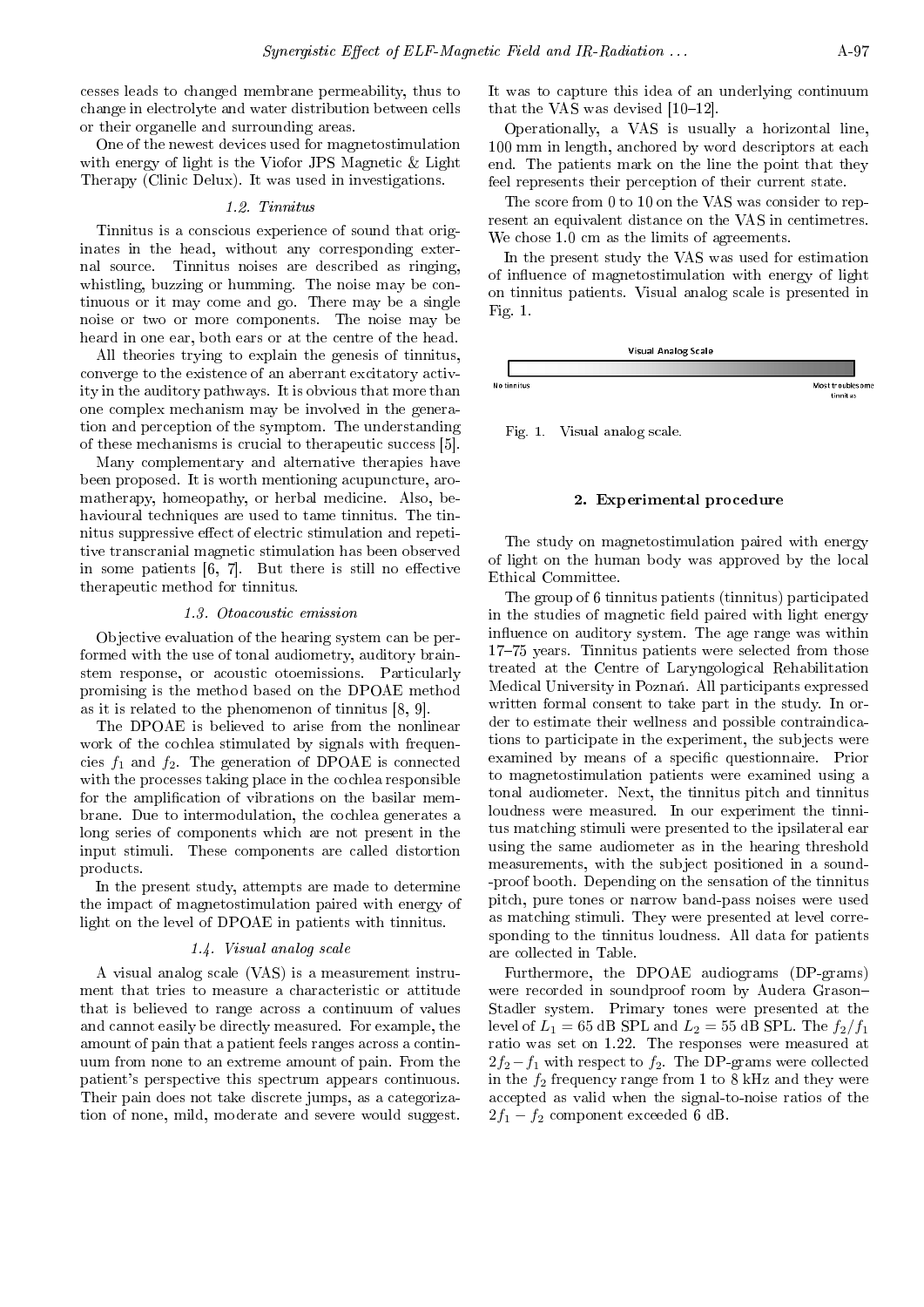Patient no. Age [years] Frequency of noise [Hz] Level of noise [dB] Kind of noise Lateralization | Hearing loss 1. | 57 | 6000 | 83 | tonal | right ear | yes 2. | 21 | 6000 | 75 | tonal | right ear | yes/no 3. 62 8000 78 tonal right ear yes 4. 64 4000 60 tonal right ear yes 5. 17 8000 10 tonal right ear no 6. 75 250 34 narrow-band left ear yes

Subject characteristics.

The intensity level of primary tones was held constant at all frequencies tested and DPOAE data were plotted for different frequencies. Furthermore, patients marked on the VAS the point that they feel represents their perception of the current state for tinnitus.

Next they were treated by Viofor JPS which offers magnetic field paired with light energy, in the program M2P3 (Fig. 2), using the infrared magnetic-light applicator IR, where the M stands for application mode and P for the program of the Viofor JPS.



Fig. 2. Changes in the magnetic field  $(z$ -component) for the magnetic field course in the M2P3.

After the magnetostimulation, the patients' DP-grams were measured again to determine changes in DPOAE's amplitudes and patients marked they feelings on the VAS again.

# 3. Results and discussion

For the patients participating in experiment the tinnitus appeared as a tonlike sensation at the frequency range  $4-8$  kHz in 5 cases and in one case as a noise--like sensation with a central frequency of a noise band 250 Hz. The DPOAE levels, before and after the procedure of magnetostimulation paired with light energy, were compared. The 3 factor variance analysis showed that the factor "magnetostimulation" was statistically insignificant ( $p = 0.564$ ). This fact can be simply explained taking into consideration the hearing loss of patients. In most sensory hearing losses one can observe the absence

of otoacoustic emissions. In the previous research besides the DPOAE subjects were examined by means of a specific questionnaire [9]. The analysis of questionnaires allowed to describe changes in severity of tinnitus only in words. Authors did not use other measure to determine changes in patients state.

In the present research to evaluate the influence of magnetostimulation the VAS also was analysed. This method of rating is thought to provide greater sensitivity for measurements of subjective phenomena  $[10-12]$ . The values indicated by patients on the scale before and after the magnetostimulation paired with light energy are shown in Fig. 3.



Fig. 3. Estimation of tinnitus severity made by patients with the use of VAS.

The statistical analysis of results gained using the VAS method was performed. The Wilcoxon signed ranks test indicated that the levels of severity of tinnitus were lower after than before the therapy  $(p = 0.03125)$ .

#### 4. Conclusions

On the basis of the above presented results we are able to draw the following conclusions:

1. No statistically significant influence of ELF magnetostimulation with light energy on the level of DPOAE amplitudes has been observed. It is very hard to measure otoemission for patients with hearing loss.